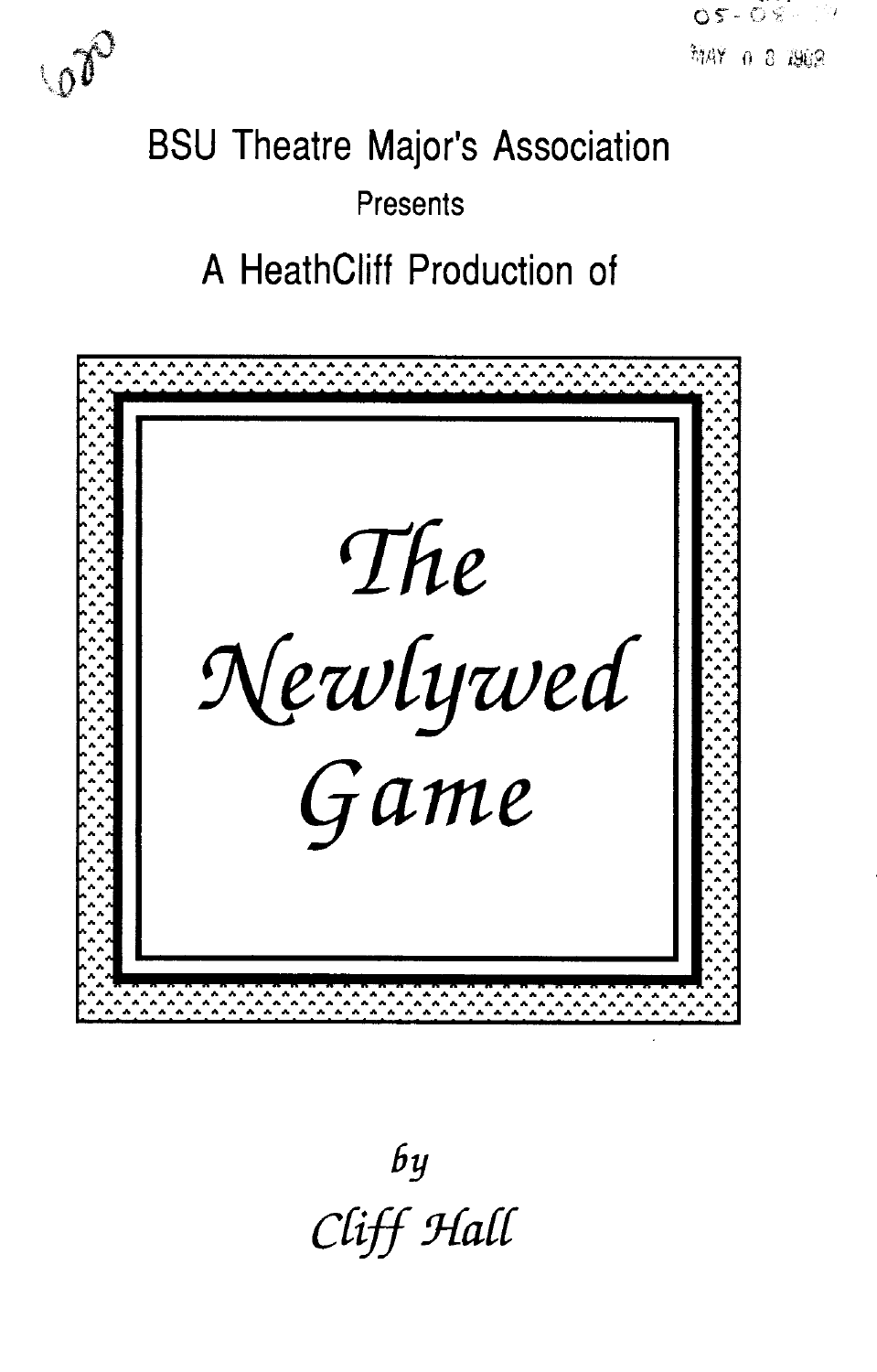The Newlywed Game

 $6y$ 

Cliff Hall

Directed

bи

## Heather I. Denton

| Starring:       |    |       |
|-----------------|----|-------|
| Lorena Davis    | as | Marcy |
| Cliff Hall      | as | Jon   |
| Brenda Clarkson | as | Kelly |
| Scott Beets     | as | Rick  |

Asst. to the Director........Beth Ringert Stage Manager...................Jeff Pfluke Lighting Design................Susan Boyd Light Board Operator........B.J. Weber Sound Design...................Bretta Perry Sound Board Operator. Kimberly Lynch Set Design.......................the Company Props................................the Company Costumes...Stacey Spain & the Company House Manager.............Chris Thometz Box Office................Lori DiFrancesco, Terri April Dillion, Kirstin Allen

The action of the play takes place in the present. There will be one 15 minute intermission and the lights will go down for a brief period to change scenes during the second act.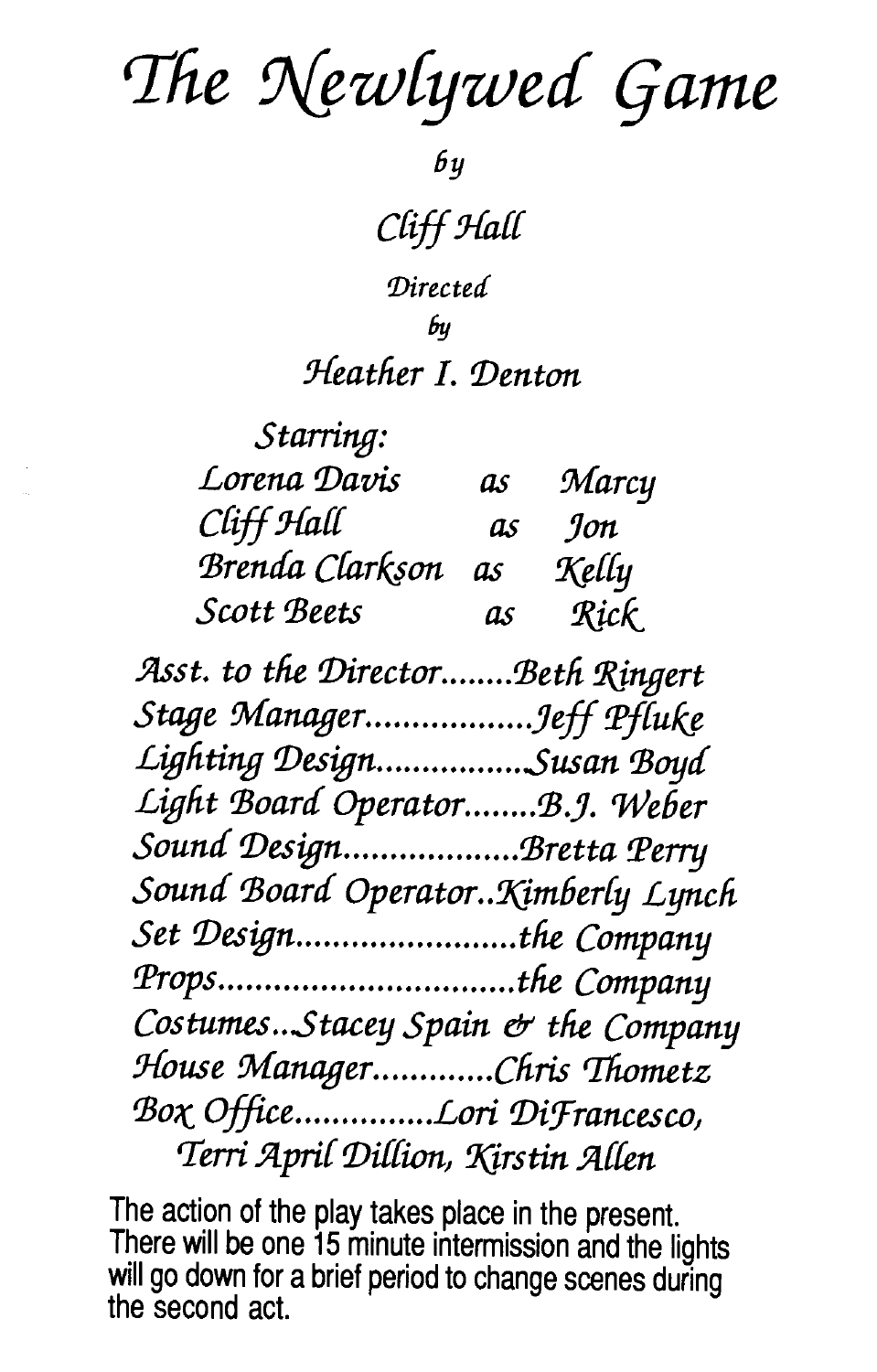Special Thanks to...

Chris's Floral Bouquet, Sandy Cavenaugh, The U. News, News Services, Phil Atlakson, Levora Perry,<br>Brenda's Daddy, Chet Crossman, Tuxedos Inc., and everyone else who helped us out.

From reading the back of this program you will notice that The Newlywed Game has been entered in the American College Theatre Festival. The BSU Theatre<br>Major's Association has decided to sell snacks during the short intermission break to help defray costs for the adjudication. Please help us by contributing to our fundraiser by purchasing a cookie or two so that we will be able to take part in this incredible learning experience. Thank you sincerely for taking the time to see our work.

Tuxedos Inc. deserves an extra big thank you for helping us with the groom's tuxedo. Without their help, we would have been hurtin' for certain. They are located at 8013 Fairview Ave. in the Shapka Plaza here in Boise.

### DIRECTOR'S NOTES

"How are you, Heather?" "Suicidal..."

I'd like to dedicate tonight's performance to my sister, Robyn, and soon-to-be brother, Frank, who will be wed May 20, 1989.

I hope your wedding day is perfect...

### PLAYWRIGHT'S NOTES

This has been an incredible opportunity for me and I'd like to show my appreciation to those people who have been there for me with support and patience. They know who they are and I sincerely thank them for all they have done. It never would have happened without you...